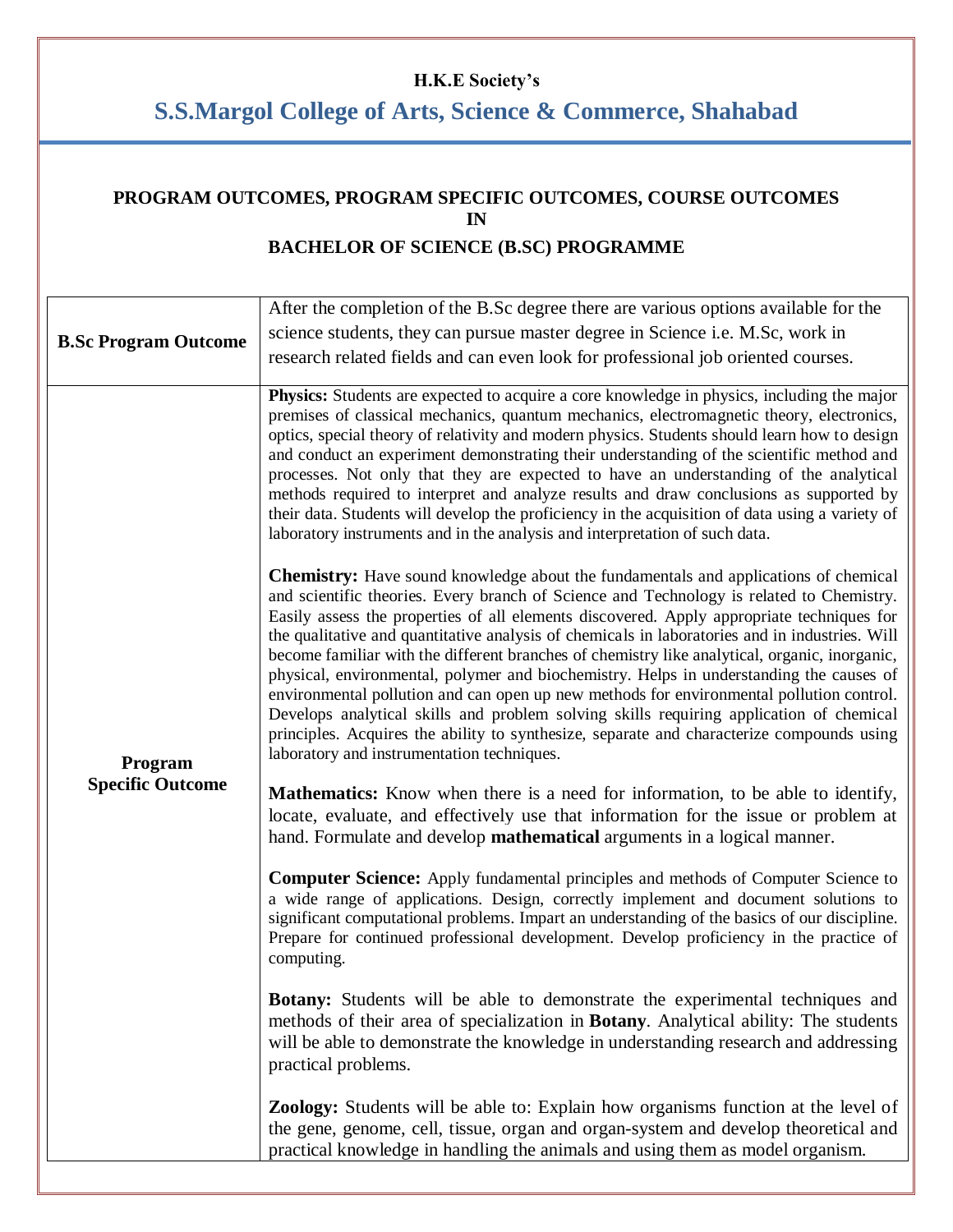| <b>Course : B.Sc</b>                  | <b>Course Outcomes</b>                                                                                                                                                                                                                                                                                                                                                                                                                                                                                                                              |
|---------------------------------------|-----------------------------------------------------------------------------------------------------------------------------------------------------------------------------------------------------------------------------------------------------------------------------------------------------------------------------------------------------------------------------------------------------------------------------------------------------------------------------------------------------------------------------------------------------|
| <b>Physics</b>                        | After completion of these courses students should be able to;                                                                                                                                                                                                                                                                                                                                                                                                                                                                                       |
| <b>B.Sc I Semester</b><br>$DSC - 1$   | Mechanics : Laws of Motion, Momentum and Energy, Rotational Motion, Dynamics of<br>Rigid Bodies, Gravitation, Elasticity, Oscillations, Special Theory of Relativity.<br>Experiments for Practical Knowledge.                                                                                                                                                                                                                                                                                                                                       |
| <b>B.Sc II Semester</b><br>$DSC - 2$  | Electricity and Magnetism : Vector Analysis, Electrostatics, Magnetism, Magnetic Field<br>and Force, Electromagnetic Induction, Magnetic Properties of Materials, Maxwell's<br>Equations and Electromagnetic Wave Propagation, DC Circuit Analysis, Transient<br>Currents, Alternation Currents. Experiments for Practical Knowledge.                                                                                                                                                                                                               |
| <b>B.Sc III Semester</b><br>$DSC - 3$ | Thermal Physics and Statistical Mechanics : Laws of Thermodynamics,<br>Thermodynamic Potentials, Kinetic Theory of Gases, Transport Phenomena, Theory of<br>Radiation, Statistical Mechanics. Experiments for Practical Knowledge.                                                                                                                                                                                                                                                                                                                  |
| <b>B.Sc IV Semester</b><br>$DSC - 4$  | Waves and Optics : Superposition of Two Collinear Harmonic Oscillations,<br>Superposition of Two Perpendicular Harmonic Oscillations, Waves Motion-General,<br>Fluids, Sound, Wave Optics, Interference, Michelson's Interferometer, Diffraction,<br>Polarization. Experiments for Practical Knowledge.                                                                                                                                                                                                                                             |
| <b>B.Sc V Semester</b><br>$SEC - 1$   | Physics Workshop Skills: Introduction, Mechanical Skill, Electrical and Electronic Skill,<br>Introduction to Prime Movers. Experiments for Practical Knowledge                                                                                                                                                                                                                                                                                                                                                                                      |
| <b>B.Sc V Semester</b><br>$SEC - 2$   | Basic Instrumentation Skills : Basic of Measurement, Signal Conditioning, Electronic<br>Measuring Meters, Electronic Voltmeters, Digital Multimeter, Signal Generators and<br>Analysis Instruments, Impedance Bridges and Q-Meters, Cathode Ray Oscilloscope,<br>Digital Storage Oscilloscope (DSO). Experiments for Practical Knowledge.                                                                                                                                                                                                           |
| <b>B.Sc V Semester</b><br>$DSE - 1$   | Quantum Mechanics : Time Dependent Schrodinger Equation, Time Independent<br>Schrodinger Equation, General Discussion of Bound States in an Arbitrary Potential,<br>Quantum Theory of Hydrogen-like Atoms, Atoms in Electric and Magnetic Fields, Atoms<br>in External Magnetic Fields, Many Electron Atoms. Experiments for Practical Knowledge.                                                                                                                                                                                                   |
| <b>B.Sc V Semester</b><br>$DSE - 2$   | Solid State Physics : Crystal Structure, Elementary Lattice Dynamics, Magnetic<br>Properties of Matter, Dielectric Properties of Materials, Elementary Band Theory,<br>Superconductivity. Experiments for Practical Knowledge.                                                                                                                                                                                                                                                                                                                      |
| <b>B.Sc VI Semester</b><br>$SEC - 3$  | Radiation Safety: Types of Radiation, Interaction of Radiation with Matter, Radiation<br>Quantities and Detection, Radiation effect on human life. Experiments for Practical<br>Knowledge.                                                                                                                                                                                                                                                                                                                                                          |
| <b>B.Sc VI Semester</b><br>$SEC - 4$  | <b>Renewable Energy and Energy Harvesting: Fossil Fuels and Alternate Sources of</b><br>Energy, Wind Energy Harvesting, Solar Energy, Ocean Energy, Tidal Energy, Geothermal<br>Energy, Hydro Energy, Piezoelectric Energy Harvesting, Electromagnetic Energy<br>Harvesting. Experiments for Practical Knowledge.                                                                                                                                                                                                                                   |
| <b>B.Sc VI Semester</b><br>$DSE - 3$  | Nuclear and Particle Physics : General Properties of Nuclei, Nuclear Models,<br>Radioactivity Decay, Nuclear Reaction, Detector for Nuclear Radiations, Particle<br>Accelerators, Particle Physics. Experiments for Practical Knowledge.                                                                                                                                                                                                                                                                                                            |
| <b>B.Sc VI Semester</b><br>$DSE - 4$  | Medical Physics : Basic Anatomical Terminology, Mechanics of the body, Physics of<br>Locomotors Systems, Energy Household of the body, Pressure System of Body, Acoustics<br>of the body, Optical System of the body, Electrical System of the body, X-Rays, Radiation<br>Physics, Radiation Detectors, Medical Imaging Physics, Radiography, Computed<br>Tomography Scanner, Radiation Oncology Physics, Radiation and Radiation Protection,<br>Diagnostic Nuclear Medicine, Therapeutic Nuclear Medicine. Experiments for Practical<br>Knowledge. |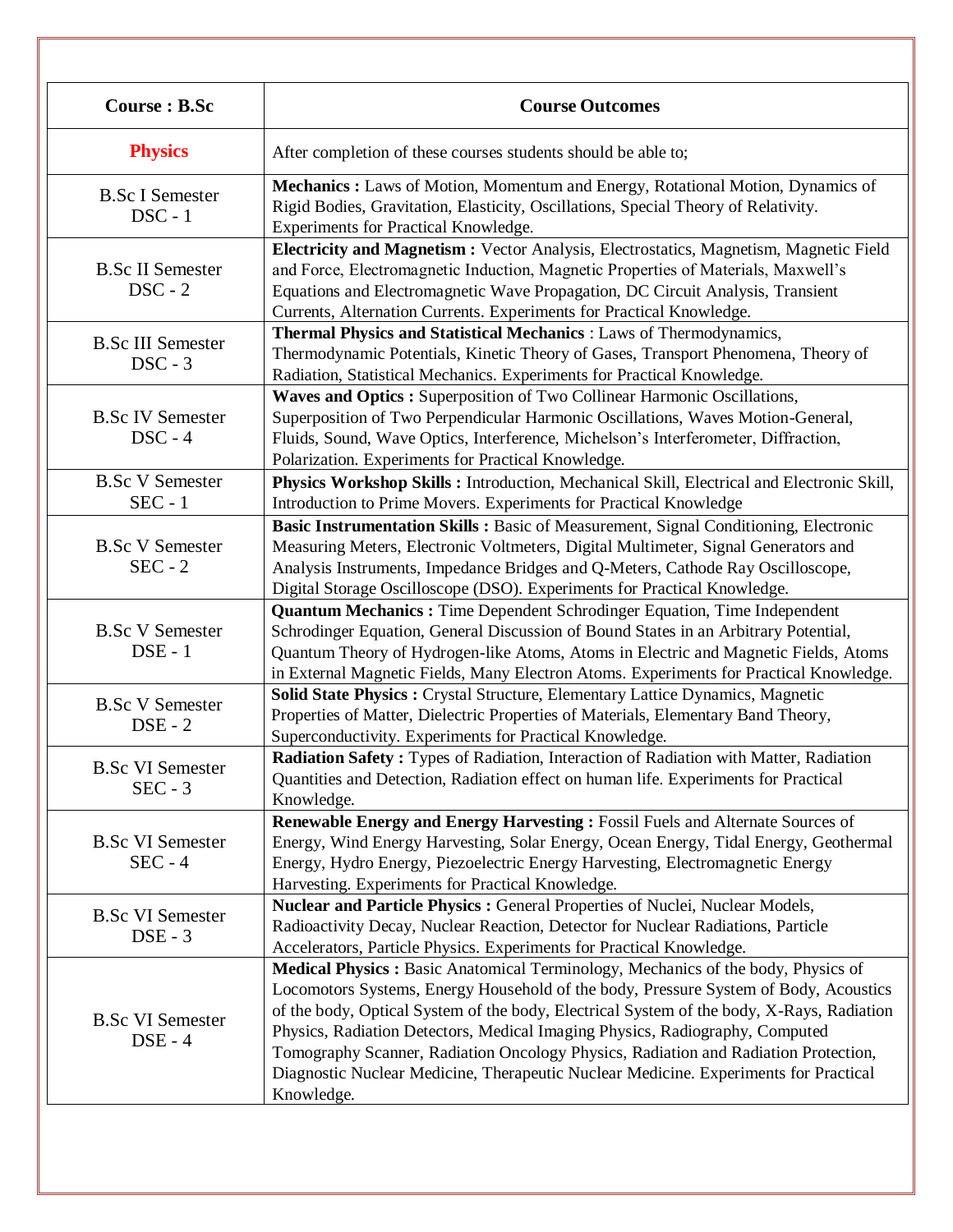| <b>Course: B.Sc</b>                   | <b>Course Outcomes</b>                                                                                                                                                                                                                                                                                                                         |
|---------------------------------------|------------------------------------------------------------------------------------------------------------------------------------------------------------------------------------------------------------------------------------------------------------------------------------------------------------------------------------------------|
| <b>Chemistry</b>                      | After completion of these courses students should be able to;                                                                                                                                                                                                                                                                                  |
| <b>B.Sc I Semester</b><br>Chem 1A     | Inorganic Chemistry: Atomic Structure, Chemical Periodicity, Chemical Bonding and<br>Molecular Structure.<br><b>Organic Chemistry:</b> Fundamentals of Organic Chemistry, Stereochemistry, Aliphatic<br>Hydrocarbons, Alkanes, Alkenes, Alkynes. Experiments for Practical Knowledge                                                           |
| <b>B.Sc II Semester</b><br>Chem 1B    | <b>Physical Chemistry: Chemical Energetics, Ionic Equilibria,</b><br><b>Inorganic Chemistry:</b> s-block elements, Alkali Metals<br><b>Organic Chemistry:</b> Aromatic Hydrocarbons, Alkyl and Aryl Halides, Alcohols,<br>Phenols and Ethers, Aldehydes and Ketones (aliphatic and aromatic).<br><b>Experiments for Practical Knowledge</b>    |
| <b>B.Sc III Semester</b><br>Chem 1C   | Physical Chemistry: Solutions - Thermodynamics of ideal solutions, Partial miscibility<br>of liquids. Phase Equilibrium, Conductance, Electrochemistry.<br>Inorganic Chemistry: p-block elements, Compounds of Boron, Pseudo Halogens.<br>Organic Chemistry: Amines and Diazonium Salts, Amino Acids, Peptides and<br>Proteins, Carbohydrates. |
| <b>B.Sc IV Semester</b><br>Chem 1D    | Transition Elements (3d series), Coordination Chemistry, Crystal Field Theory<br>Physical Chemistry: Kinetic Theory of Gases, Liquids, Solids, Chemical Kinetics.                                                                                                                                                                              |
| <b>B.Sc V Semester</b><br>SEC-Chem 1  | Basic Analytical Chemistry: Analysis of Soil, Analysis of Water, Analysis of food<br>products, Chromatography, Analysis of Cosmetics.                                                                                                                                                                                                          |
| <b>B.Sc V Semester</b><br>SEC-Chem 2  | Pharmaceutical Chemistry: Drugs & Pharmaceuticals, Fermentation                                                                                                                                                                                                                                                                                |
| <b>B.Sc V Semester</b><br>DSE-Chem 1  | Analytical Methods in Chemistry: Qualitative and Quantitative Aspects of Analysis,<br>Optical Methods of Analysis, Thermal Methods of Analysis, Electro analytical Methods,<br>Separation Techniques.                                                                                                                                          |
| <b>B.Sc VI Semester</b><br>SEC-Chem 3 | Fuel Chemistry: Coal, Petroleum and Petrochemical Industry, Lubricants.                                                                                                                                                                                                                                                                        |
| <b>B.Sc VI Semester</b><br>SEC-Chem 4 | Chemistry of Cosmetics & Perfumes                                                                                                                                                                                                                                                                                                              |
| <b>B.Sc VI Semester</b><br>DSE-Chem 2 | <b>Industrial Chemicals and Environment : Industrial Gases and Inorganic Chemicals.</b><br>Industrial Metallurgy: General Principals of Metallurgy, Environment and its Segments,<br>Energy & Environment, Biocatalysis.                                                                                                                       |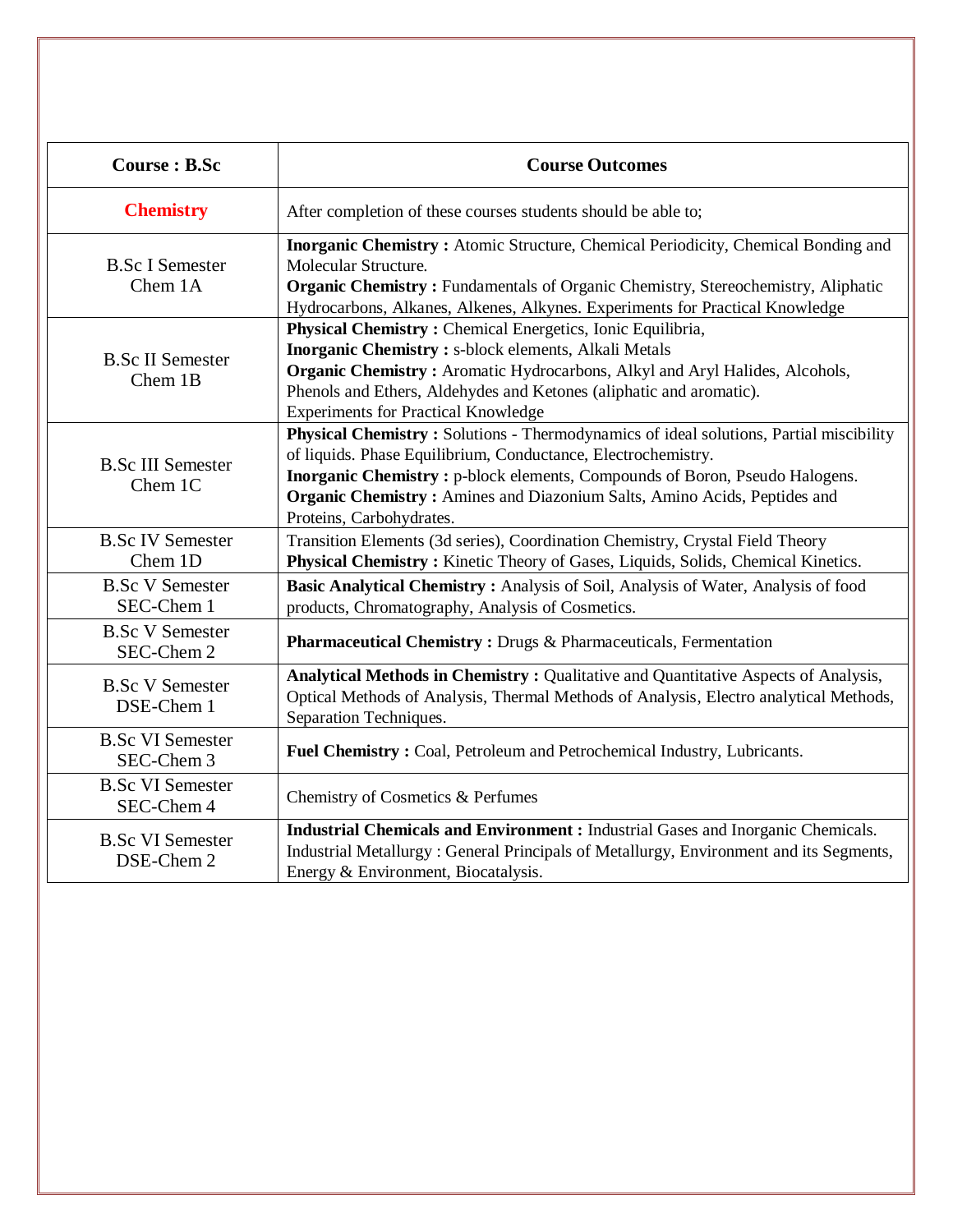| Course : B.Sc                              | <b>Course Outcomes</b>                                                                  |
|--------------------------------------------|-----------------------------------------------------------------------------------------|
| <b>Mathematics</b>                         | After completion of these courses students should be able to;                           |
| <b>B.Sc I Semester</b>                     | Algebra-I and Calculus-I: Matrices, System of Linear Equations, Successive              |
| <b>BMDSC-1</b>                             | Differentiation, Differentiability of Functions                                         |
| <b>B.Sc II Semester</b>                    | Real Analysis-I and Calculus-II : Sequences, Infinite Series, Functions of two and      |
| BMDSC-2                                    | three Variables, Integral Calculus                                                      |
| <b>B.Sc III Semester</b>                   | Algebra-II, Real Analysis-II and Calculus-III : Groups, Riemann Integration,            |
| BMDSC-3                                    | Fundamentals of Riemann Integral, Theory of Plane Curves                                |
| <b>B.Sc IV Semester</b>                    | Differential Equations: Ordinary Differential Equations, Linear Differential Equations, |
| BMDSC-4                                    | Total Differential Equations, Partial Differential Equations                            |
| <b>B.Sc V Semester</b>                     | Complex Analysis: Complex Variables, Functions of Complex Variables, Complex            |
| <b>BMDSE-5A</b>                            | Integration, Calculus of Residues                                                       |
| <b>B.Sc V Semester</b>                     | Graph Theory - I: Basic Concepts of Graphs, Sub-graphs, Matrix Representation of        |
| <b>BMDSE-5B</b>                            | Graph and Connectivity, Trees                                                           |
| <b>B.Sc V Semester</b>                     | Numerical Analysis-I: Solution of Non-Linear Equations, Solution of Linear System of    |
| BMDSE-5C                                   | Equations, Finite Differences, Interpolation                                            |
| <b>B.Sc V Semester</b><br>BMSEC-5A         | Linear Programming Problems: Scope of O.R. and L.P.P., Solution of LPP                  |
| <b>B.Sc V Semester</b>                     | Laplace Transforms: Introduction to Laplace transform, Applications of Laplace          |
| <b>BMSEC-5B</b>                            | transform                                                                               |
| <b>B.Sc V Semester</b><br><b>BMSEC-5C</b>  | Linear Algebra: Vector Space, Linear Transformation                                     |
| <b>B.Sc V Semester</b><br><b>BMSEC-5D</b>  | <b>Calculus of Variations</b>                                                           |
| <b>B.Sc VI Semester</b>                    | Mathematical Analysis: Line and Multiple Integrals, Improper Integrals, Legendre        |
| <b>BMDSE-6A</b>                            | Differential Equation, Bessel's Differential Equation                                   |
| <b>B.Sc VI Semester</b>                    | Graph Theory-II : Eulerian and Hamiltonian Graphs, Planar Graphs, Colorability,         |
| <b>BMDSE-6B</b>                            | Directed Graphs                                                                         |
| <b>B.Sc VI Semester</b>                    | Numerical Analysis - II : Numerical Differentiation, Numerical Integration, Solution of |
| BMDSE-6C                                   | IVP, Predictor-Corrector Methods                                                        |
| <b>B.Sc VI Semester</b>                    | Transportation and Assignment Problems : Transportation Problems, Assignment            |
| BMSEC-6A                                   | Problem                                                                                 |
| <b>B.Sc VI Semester</b><br><b>BMSEC-6B</b> | Fourier Series and Fourier Transforms : Fourier; s Series, Fourier Transforms           |
| <b>B.Sc VI Semester</b><br>BMSEC-6C        | Lattices and Boolean Algebra: Lattices, Boolean Algebra                                 |
| <b>B.Sc VI Semester</b><br><b>BMSEC-6D</b> | Vector Calculus : Vector Differentiation, Vector Integration                            |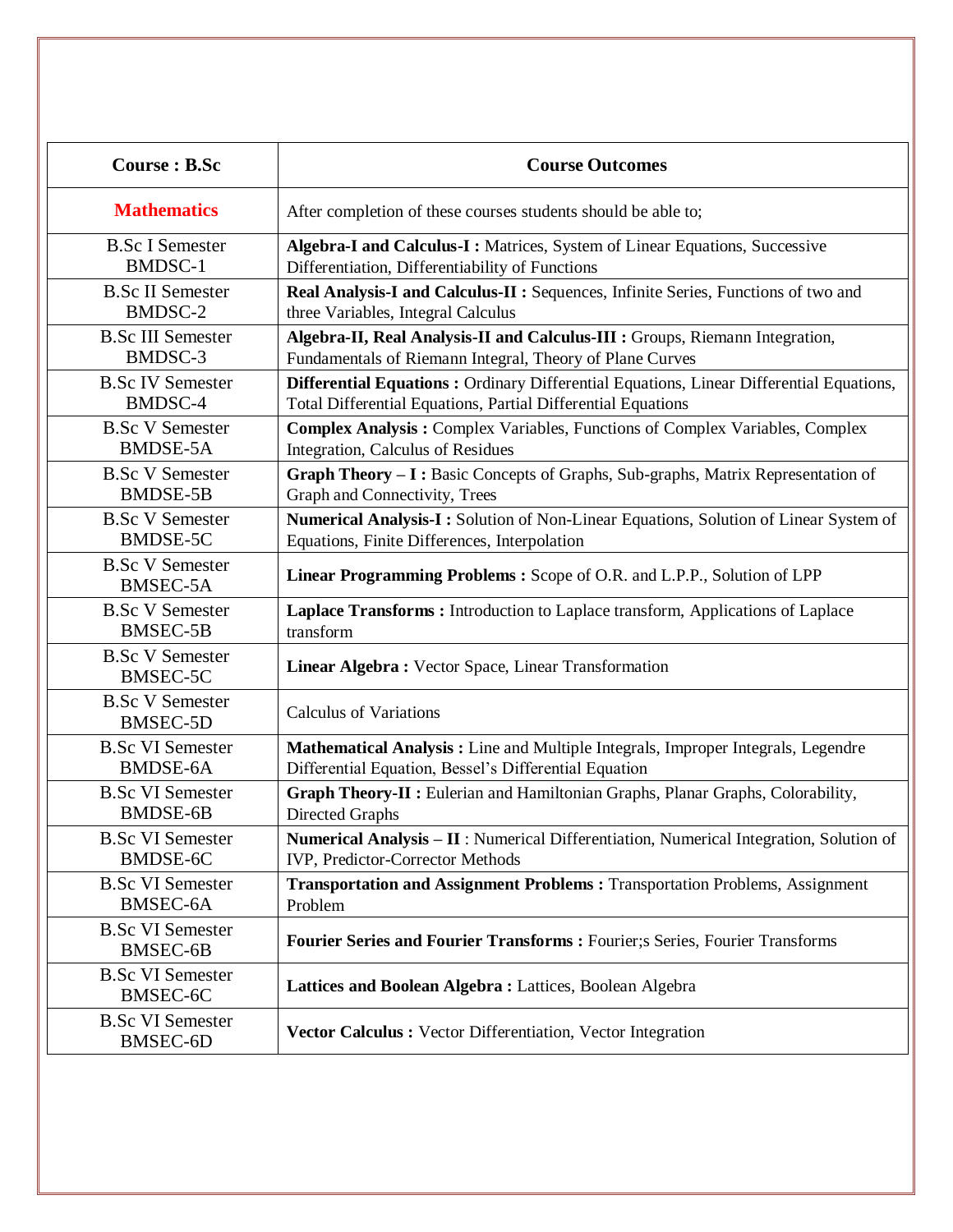| <b>Course : B.Sc</b>                  | <b>Course Outcomes</b>                                                                                                                                                                                                                                                                                                                                       |
|---------------------------------------|--------------------------------------------------------------------------------------------------------------------------------------------------------------------------------------------------------------------------------------------------------------------------------------------------------------------------------------------------------------|
| <b>Computer</b><br><b>Science</b>     | After completion of these courses students should be able to;                                                                                                                                                                                                                                                                                                |
| <b>B.Sc I Semester</b><br>DSC-3A      | Object Oriented Programming using C++: Programming Concepts, Object Oriented Concepts,<br>Introduction to Structured Programming, Writing a C++ Program. Lab Assignments on Object<br>Oriented Programming using C++                                                                                                                                         |
| <b>B.Sc II Semester</b>               | Data Structures and File Processing: Basic Data Structures, Searching, Physical Devices, File                                                                                                                                                                                                                                                                |
| DSC-3B                                | Organizations. Lab Assignments on Data Structures and File Processing Using C++                                                                                                                                                                                                                                                                              |
| <b>B.Sc III Semester</b><br>DSC-3C    | Numerical Computing: Solution to Transcendental and Polynomial Equations, Interpolation,<br>Numerical Differentiation and Integration, Numerical Solutions of Ordinary Differential Equations.<br>Lab Assignments on Numerical Computing Using C++                                                                                                           |
| <b>B.Sc IV Semester</b><br>DSC-3D     | Design and Analysis of Algorithms: Introduction, Searching and Sorting Techniques, String<br>Processing, Lower Bonding Techniques. Lab Assignments on Design and Analysis of Algorithms<br>Using $C++$                                                                                                                                                       |
| <b>B.Sc V Semester</b>                | Office Automation Tools: MS-Word, MS-Power Point. Lab Assignments on Office Automation                                                                                                                                                                                                                                                                       |
| SEC $1(a)$                            | Tools                                                                                                                                                                                                                                                                                                                                                        |
| <b>B.Sc V Semester</b>                | PHP Programming: Introduction to PHP, PHP Conditional Events and Loops, PHP Functions,                                                                                                                                                                                                                                                                       |
| SEC $1(b)$                            | String Manipulation and Regular Expression, Array. Lab Assignments on PHP Programming                                                                                                                                                                                                                                                                        |
| <b>B.Sc V Semester</b>                | Android Programming: Introduction, User Interface Architecture. Lab Assignments on Android                                                                                                                                                                                                                                                                   |
| SEC $2(a)$                            | Programming                                                                                                                                                                                                                                                                                                                                                  |
| <b>B.Sc V Semester</b>                | XML Programming : XML Programming Introduction, XML Basics, Other XML Concepts. Lab                                                                                                                                                                                                                                                                          |
| SEC 2(b)                              | Assignments on XML Programming                                                                                                                                                                                                                                                                                                                               |
| <b>B.Sc V Semester</b>                | Java Programming: Introduction to Java, Classes, Objects, Constructors, GUI Components, Mouse                                                                                                                                                                                                                                                                |
| DSE $3(a)$                            | Event Handling, Packages, Access Protection. Lab Assignments on Java Programming                                                                                                                                                                                                                                                                             |
| <b>B.Sc V Semester</b><br>DSE $3(b)$  | Database Management Systems : Introduction to Databases, Relational Model, The Relational<br>Algebra, Entity-Relationship Modeling, Enhances Entity-Relationship Modeling, Functional-<br>Dependencies, Normalization, SQL Simple Queries, SQL Data Types, Advanced SQL, Transaction<br>Management, Security. Lab Assignments on Database Management Systems |
| <b>B.Sc V Semester</b>                | Data Communication and Networks : Basic Concepts, Transmission Media, Telephony, Devices,                                                                                                                                                                                                                                                                    |
| DSE $3(c)$                            | Transport and Upper layers in OSI Model. Lab Assignments on Data Communication and Networks                                                                                                                                                                                                                                                                  |
| <b>B.Sc V Semester</b><br>DSE $3(d)$  | <b>Software Engineering:</b> Software Life Cycle Models, Software Requirements Analysis &<br>Specifications, Software Architecture, Function Oriented Design, Object Oriented Design, Detailed<br>Design, Coding. Lab Assignments on Software Engineering                                                                                                    |
| <b>B.Sc VI Semester</b>               | System Administration & Maintenance : Linux, Windows. Lab Assignments on System                                                                                                                                                                                                                                                                              |
| SEC $3(a)$                            | Administration and Maintenance                                                                                                                                                                                                                                                                                                                               |
| <b>B.Sc VI Semester</b>               | Software Testing: Introduction, Functional Testing / Black-box Testing, Structural Testing / White-                                                                                                                                                                                                                                                          |
| SEC 3(b)                              | box Testing. Lab Assignments on Software Testing                                                                                                                                                                                                                                                                                                             |
| <b>B.Sc VI Semester</b>               | MySQL: SQL Vs SQL * Plus, Transaction Control Statements, Introduction to PL/SQL. Lab                                                                                                                                                                                                                                                                        |
| SEC 4(a)                              | Assignments on MySQL                                                                                                                                                                                                                                                                                                                                         |
| <b>B.Sc VI Semester</b>               | <b>Information Security :</b> Overview of Security, Cryptography. Lab Assignments on Information                                                                                                                                                                                                                                                             |
| SEC 4(b)                              | Security                                                                                                                                                                                                                                                                                                                                                     |
| <b>B.Sc VI Semester</b><br>DSE $6(a)$ | Python Programming: Introduction, List, Dict, Set and Generator-Comprehensions, Modules,<br>Packages and Programs, Classes, Objects, Inheritance, Testing and Debugging. Lab Assignments on<br><b>Python Programming</b>                                                                                                                                     |
| <b>B.Sc VI Semester</b>               | Web Technologies: Introduction to Web Design, Customized Features, Java Script, Query,                                                                                                                                                                                                                                                                       |
| DSE $6(b)$                            | Bootstrap. Lab Assignments on Web Technologies                                                                                                                                                                                                                                                                                                               |
| <b>B.Sc VI Semester</b>               | Data Mining: Introduction, Data Processing, Data Warehouse OLAP Technology An Overview,                                                                                                                                                                                                                                                                      |
| DSE $6(c)$                            | Mining. Lab Assignments on Data Mining                                                                                                                                                                                                                                                                                                                       |
| <b>B.Sc VI Semester</b>               | <b>Operating Systems : Introduction, Operating System Organization, Process Management,</b>                                                                                                                                                                                                                                                                  |
| DSE $6(d)$                            | Scheduling. Lab Assignments on Operating Systems                                                                                                                                                                                                                                                                                                             |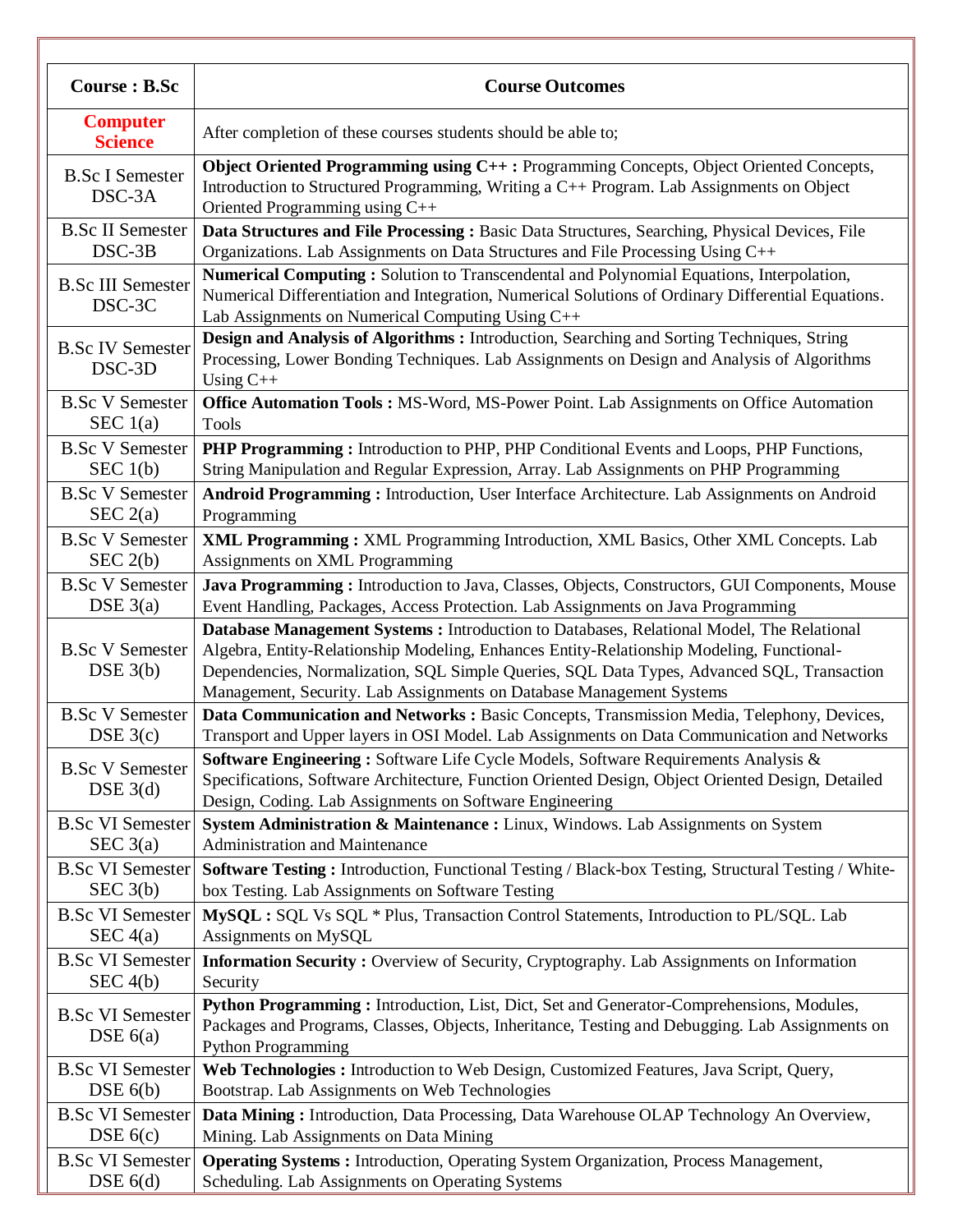| <b>Course : B.Sc</b>                           | <b>Course Outcomes</b>                                                                                                                                                                                                                                                                                            |
|------------------------------------------------|-------------------------------------------------------------------------------------------------------------------------------------------------------------------------------------------------------------------------------------------------------------------------------------------------------------------|
| <b>Botany</b>                                  | After completion of these courses students should be able to;                                                                                                                                                                                                                                                     |
| <b>B.Sc I Semester</b><br>CCBOT - I            | Biodiversity: Preamble, Microbes, Algae, Fungi, Introduction to Archegoniate,<br>Bryophytes, Pteridophytes, Gymnosperms. Practical                                                                                                                                                                                |
| <b>B.Sc II Semester</b><br>CCBOT - II          | Plant Ecology and Taxonomy: Preamble, Introduction to Ecology, Ecological Factors,<br>Plant Communities, Ecosystem, Phytogeography, Introduction to Plant Taxonomy,<br>Taxonomical Aids, Taxonomic Hierarchy, Botanical Nomenclature, Classification,<br>Biometrics, Numerical Taxonomy and Cladistics. Practical |
| <b>B.Sc III Semester</b><br><b>CCBOT - III</b> | Plant Anatomy and Embryology: Preamble, Meristematic and Permanent Tissues,<br>Organs, Secondary Growth, Adaptive and Protective Systems, Structural Organization of<br>Flower, Pollination and Fertilization, Embryo and Endosperm, Apomixis and<br>Polyembryony. Practical                                      |
| <b>B.Sc IV Semester</b><br><b>CCBOT - IV</b>   | Plant Physiology and Metabolism: Preamble, Plant-Water Relations, Mineral<br>Nutrition, Photosynthesis, Enzymes, Respiration, Translocation in Phloem, Nitrogen<br>Metabolism, Plant Growth Regulators, Plant Response to Light and Temperature.<br>Practical                                                     |
| <b>B.Sc V Semester</b><br>$DSE - 1$            | Cytology, Genetics and Molecular Biology: Preamble, The Cell Theory, Genetics,<br>Cytoplasmic Inheritance and Polygenic Inheritance in Plants, Nucleic Acid, DNA.<br>Practical                                                                                                                                    |
| <b>B.Sc V Semester</b><br>$SEC - 1$            | Biofertilizers: General Account about the Microbes used as Biofertilizer, Mycorrhizal<br>Association, Types and Method of Vermicomposting. Practical                                                                                                                                                              |
| <b>B.Sc V Semester</b><br>$SEC - 2$            | Herbal Technology: Herbal Medicines, Pharmacology. Practical                                                                                                                                                                                                                                                      |
| <b>B.Sc VI Semester</b><br>$SDE - 2$           | Plant Pathology, Biotechnology and Plant Breeding: Preamble, Plant Pathology,<br>Introduction, Disease Triangle, Terminologies, Causal Organism, Symptoms, Etiology<br>and Control Measures of diseases, Biotechnology, Plant Breeding. Practical                                                                 |
| <b>B.Sc VI Semester</b><br>$SEC-3$             | Nursery and Gardening: Nursery, Gardening. Practical                                                                                                                                                                                                                                                              |
| <b>B.Sc VI Semester</b><br>$SEC-3$             | Floriculture: Introduction, Importance and Scope of Floriculture and Landscape<br>Gardening, Commercial Floriculture. Practical                                                                                                                                                                                   |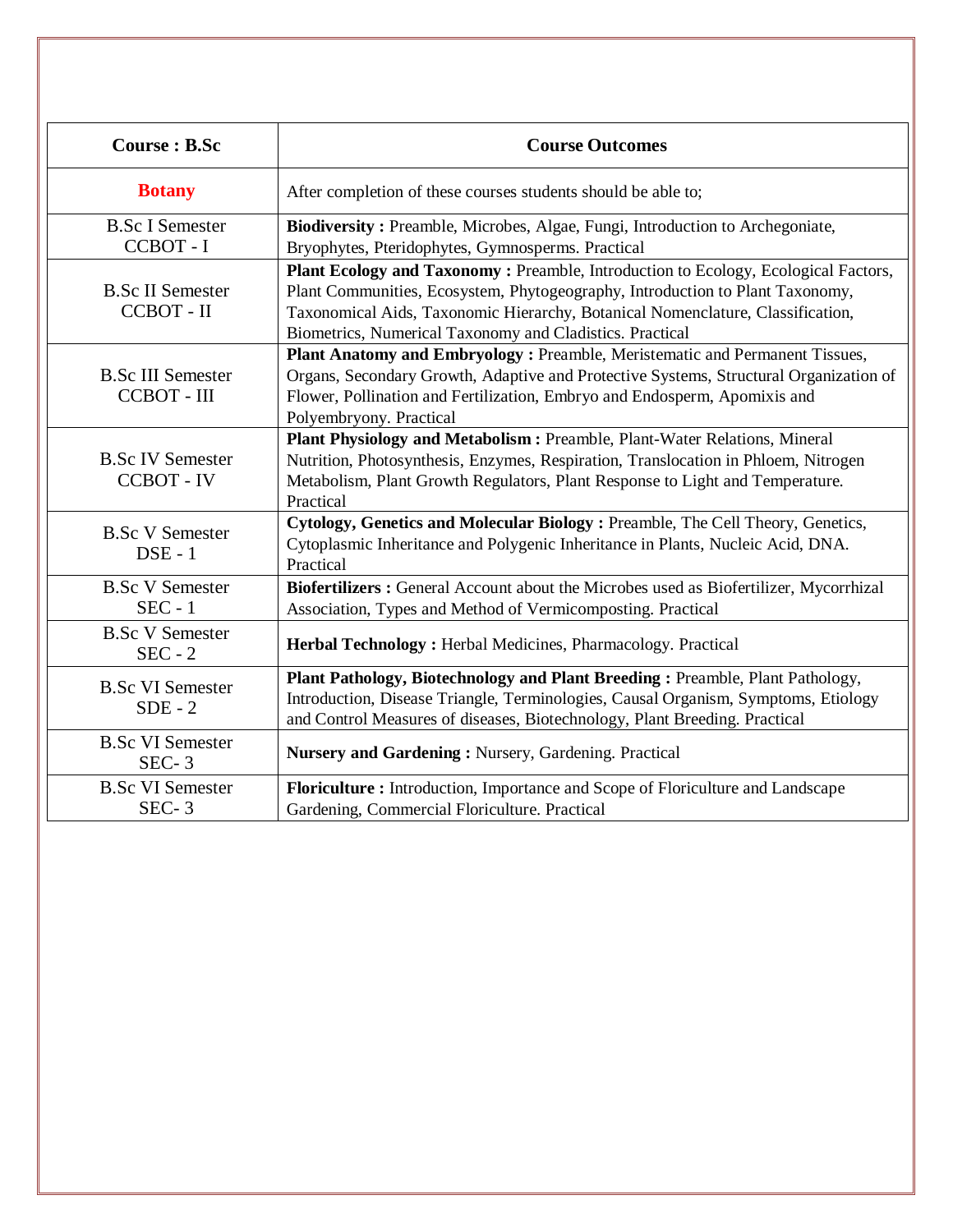| Course : B.Sc                          | <b>Course Outcomes</b>                                                                                                                                                                                                                                                                                                                                                                                |
|----------------------------------------|-------------------------------------------------------------------------------------------------------------------------------------------------------------------------------------------------------------------------------------------------------------------------------------------------------------------------------------------------------------------------------------------------------|
| <b>Zoology</b>                         | After completion of these courses students should be able to;                                                                                                                                                                                                                                                                                                                                         |
| <b>B.Sc I Semester</b><br>$DSC - 1Z$   | Animal Diversity: Kingdom Protista, Phylum Porifera, Phylum Cnidaria, Phylum<br>Platyhelminthes, Phylum Nemathelminthes, Phylum Annelida, Phylum Arthropoda,<br>Phylum Mollusea, Phylum Echinodermata, Protochordates, Agnatha, Pisces, Amphibia,<br>Reptiles, Aves, Mammals. Practical                                                                                                               |
| <b>B.Sc II Semester</b><br>$DSC - 2Z$  | <b>Comparative Anatomy and Developmental Biology of Vertebrates : Integumentary</b><br>System, Osteology, Digestive System, Respiratory System, Circulatory System,<br>Urinogenital System, Nervous System, Sense Organs, Early Embryonic Development,<br>Late Embryonic Development, Control of Development. Practical                                                                               |
| <b>B.Sc III Semester</b><br>$DSC - 3Z$ | Physiology and Biochemistry: Nerve and Muscle, Digestion, Respiration, Excretion,<br>Cardiovascular System, Reproduction and Endocrine Glands, Carbohydrate Metabolism,<br>Lipid Metabolism, Protein Metabolism, Enzymes. Practical                                                                                                                                                                   |
| <b>B.Sc IV Semester</b><br>$DSC - 4Z$  | Genetics and Evolution : Introduction to Genetics, Mendelian Genetics and its<br>Extension, Linkage, Crossing Over and Chromosomal Mapping, Mutations, Sex<br>Determination, History of Life 2 Major Events in History of Life, Introduction to<br>Evolutionary Theories, Direct Evidences of Evolution, Processes of Evolutionary<br>Change, Species Concept, Macro-Evolution, Extinction. Practical |
| <b>B.Sc V Semester</b><br>$SEC - 1Z$   | Apiculture: Biology of Bees, Rearing of Bees, Diseases and Enemies, Bee Economy,<br>Dntrepreneurship in Apiculture. Practical                                                                                                                                                                                                                                                                         |
| <b>B.Sc V Semester</b><br>$SEC - 2Z$   | Sericulture: Introduction, Biology of Silkworm, Rearing of Silkworms, Pests and<br>Diseases, Entrepreneurship in Sericulture. Practical                                                                                                                                                                                                                                                               |
| <b>B.Sc V Semester</b><br>$DSE - 1Z$   | Cell and Molecular Biology : Cell Theory, Ultrastructure of Animal Cell,<br>Chromosomes, Cell Division, DNA, RNA, Protein Synthesis, Gene Expression,<br>Molecular Biology Techniques, Mendel's Laws of Inheritance and Non-Medelian<br>Inheritance, Sex Determination and Sex-Linked Inheritance, Chromosomal Mutations,<br>Gene Mutations, Inborn Errors of Metabolism. Practical                   |
| <b>B.Sc VI Semester</b><br>$SEC - 3Z$  | <b>Immunology</b> : Overview of the Immune System, Cells and Organs of the Immune<br>System, Antigens, Antibodies, Working of the Immune System, Immune System in<br>health and disease, Vaccines. Practical                                                                                                                                                                                          |
| <b>B.Sc VI Semester</b><br>$SEC - 4Z$  | Medical Diagnostics: Introduction to Medical Diagnostics and its Importance,<br>Diagnostics Methods Used for Analysis of Blood, Diagnostic Methods Used for Urine<br>Analysis, Non-Infectious Diseases, Infectious Diseases, Tumours. Practical                                                                                                                                                       |
| <b>B.Sc VI Semester</b><br>$SEC - 4Z$  | Insect Vectors and Diseases : Introduction to Insects, Concept of Vectors, Insects as<br>Vectors, Dipteran as Disease Vectors, Siphonaptera as Disease Vectors, Siphunculata as<br>Disease Vectors, Hempitera as Disease Vectors. Practical                                                                                                                                                           |
| <b>B.Sc VI Semester</b><br>$DSE - 2Z$  | Ecology, Wildlife Biology & Animal Behaviour. Practical                                                                                                                                                                                                                                                                                                                                               |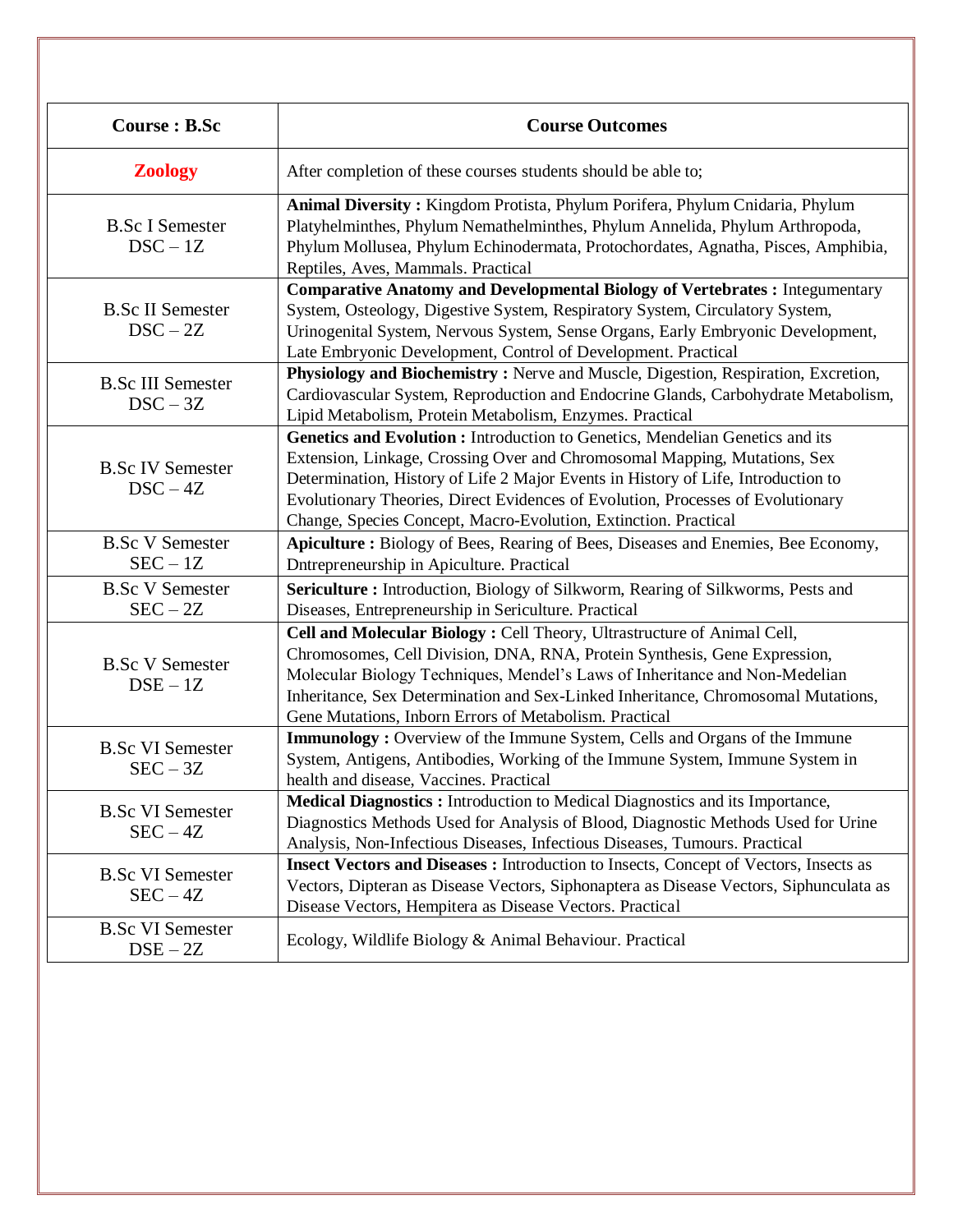#### **PROGRAM OUTCOMES, PROGRAM SPECIFIC OUTCOMES, COURSE OUTCOMES IN**

### **BACHELOR OF ARTS (B.A) PROGRAMME**

|                                    | Student seeking admission for B.A. programme are expected to imbue with following                                                                                                                                                                                                                                                                                                                                                                                                                                                                                                                                                                                                                                                                                                                                                                                                                                                                                                                                                                                                                                                                                                                                                                                                                                                                                                                                                                                                                                                                                                                                                                                                                                                                                                                                                                                                                                                                                                                                                                                                                                                                                                                                                                                                                                                                                                                                                                                                                                                                                                                                                                                                                                                                              |
|------------------------------------|----------------------------------------------------------------------------------------------------------------------------------------------------------------------------------------------------------------------------------------------------------------------------------------------------------------------------------------------------------------------------------------------------------------------------------------------------------------------------------------------------------------------------------------------------------------------------------------------------------------------------------------------------------------------------------------------------------------------------------------------------------------------------------------------------------------------------------------------------------------------------------------------------------------------------------------------------------------------------------------------------------------------------------------------------------------------------------------------------------------------------------------------------------------------------------------------------------------------------------------------------------------------------------------------------------------------------------------------------------------------------------------------------------------------------------------------------------------------------------------------------------------------------------------------------------------------------------------------------------------------------------------------------------------------------------------------------------------------------------------------------------------------------------------------------------------------------------------------------------------------------------------------------------------------------------------------------------------------------------------------------------------------------------------------------------------------------------------------------------------------------------------------------------------------------------------------------------------------------------------------------------------------------------------------------------------------------------------------------------------------------------------------------------------------------------------------------------------------------------------------------------------------------------------------------------------------------------------------------------------------------------------------------------------------------------------------------------------------------------------------------------------|
| <b>B.A Program Outcome</b>         | quality which help them in their future life to achieve the expected goals.                                                                                                                                                                                                                                                                                                                                                                                                                                                                                                                                                                                                                                                                                                                                                                                                                                                                                                                                                                                                                                                                                                                                                                                                                                                                                                                                                                                                                                                                                                                                                                                                                                                                                                                                                                                                                                                                                                                                                                                                                                                                                                                                                                                                                                                                                                                                                                                                                                                                                                                                                                                                                                                                                    |
|                                    | a. Realization of human values.                                                                                                                                                                                                                                                                                                                                                                                                                                                                                                                                                                                                                                                                                                                                                                                                                                                                                                                                                                                                                                                                                                                                                                                                                                                                                                                                                                                                                                                                                                                                                                                                                                                                                                                                                                                                                                                                                                                                                                                                                                                                                                                                                                                                                                                                                                                                                                                                                                                                                                                                                                                                                                                                                                                                |
|                                    | b. Sense of social service.                                                                                                                                                                                                                                                                                                                                                                                                                                                                                                                                                                                                                                                                                                                                                                                                                                                                                                                                                                                                                                                                                                                                                                                                                                                                                                                                                                                                                                                                                                                                                                                                                                                                                                                                                                                                                                                                                                                                                                                                                                                                                                                                                                                                                                                                                                                                                                                                                                                                                                                                                                                                                                                                                                                                    |
|                                    | c. Responsible and dutiful citizen.                                                                                                                                                                                                                                                                                                                                                                                                                                                                                                                                                                                                                                                                                                                                                                                                                                                                                                                                                                                                                                                                                                                                                                                                                                                                                                                                                                                                                                                                                                                                                                                                                                                                                                                                                                                                                                                                                                                                                                                                                                                                                                                                                                                                                                                                                                                                                                                                                                                                                                                                                                                                                                                                                                                            |
|                                    | d. Critical temper                                                                                                                                                                                                                                                                                                                                                                                                                                                                                                                                                                                                                                                                                                                                                                                                                                                                                                                                                                                                                                                                                                                                                                                                                                                                                                                                                                                                                                                                                                                                                                                                                                                                                                                                                                                                                                                                                                                                                                                                                                                                                                                                                                                                                                                                                                                                                                                                                                                                                                                                                                                                                                                                                                                                             |
|                                    | e. Creative ability.                                                                                                                                                                                                                                                                                                                                                                                                                                                                                                                                                                                                                                                                                                                                                                                                                                                                                                                                                                                                                                                                                                                                                                                                                                                                                                                                                                                                                                                                                                                                                                                                                                                                                                                                                                                                                                                                                                                                                                                                                                                                                                                                                                                                                                                                                                                                                                                                                                                                                                                                                                                                                                                                                                                                           |
| Program<br><b>Specific Outcome</b> | <b>Economics:</b><br>1. To able to understand basic concepts of economics.<br>2. To able to analyze economic behavior in practice.<br>3. Understand the economic way of thinking.<br>4. The ability to analyze historical and current events from an economic perspective.<br>5. The ability to write clearly expressing an economic point of view.<br>6. Be exposed to alternative approaches to economic problems through exposure to<br>coursework in allied fields.<br>7. To create students ability to suggest of the various economic problems.<br><b>Political Science:</b><br>1. Political Science goes beyond the politics carried out in a national social system.<br>2. Political Science helps to understand the concept and origin of power and different types<br>of power relationships.<br>3. In each and every field of society there is politics (e.g. in sports club in companies, in the<br>pub, even in the relationship of couples).<br>4. It raises many questions: who decides? Who has more influence? How are the decisions<br>being made? What are the consequences of a decision?<br>5. Raising questions is not enough: A political scientist also tries to find the answers in a<br>responsible, scholarly and scientific way.<br>6. It makes to understand the inter-connection between local, state, national and<br>international politics.<br>Sociology:<br>1. Understand the various sociological concepts and basic theories<br>2. Understand the ideas inculcated in western and Indian sociological thoughts<br>3. Understand the praxis of sociological thoughts<br>4. Understand the social problems of Indian society with relation to its structure and<br>culture.<br><b>History:</b><br>1. Understand background of our religion, customs institutions, administration and so on.<br>2. Understand the present existing social, political, religious and economic conditions of<br>the people.<br>3. Analyze relationship between the past and the present is lively presented in the history.<br>4. Develop practical skills helpful in the study and understanding of historical events.<br>They: $\bullet$ (a) Draw historical maps, charts, diagrams etc. $\bullet$ (b) Prepare historical models,<br>tools etc.<br>5. Develop interests in the study of history and activities relating to history.<br>They: $\bullet$ (a) Collect ancient arts, old coins and other historical materials;<br>• (b) Participate in historical drama and historical occasions;<br>• (c) Visit places of historical interests, archaeological sites, museums and archives;<br>• (d) Read historical documents, maps, charts etc.<br>• (e) Play active roles in activities of the historical organizations and associations; and |
|                                    | 6. The study of history helps to impart moral education.                                                                                                                                                                                                                                                                                                                                                                                                                                                                                                                                                                                                                                                                                                                                                                                                                                                                                                                                                                                                                                                                                                                                                                                                                                                                                                                                                                                                                                                                                                                                                                                                                                                                                                                                                                                                                                                                                                                                                                                                                                                                                                                                                                                                                                                                                                                                                                                                                                                                                                                                                                                                                                                                                                       |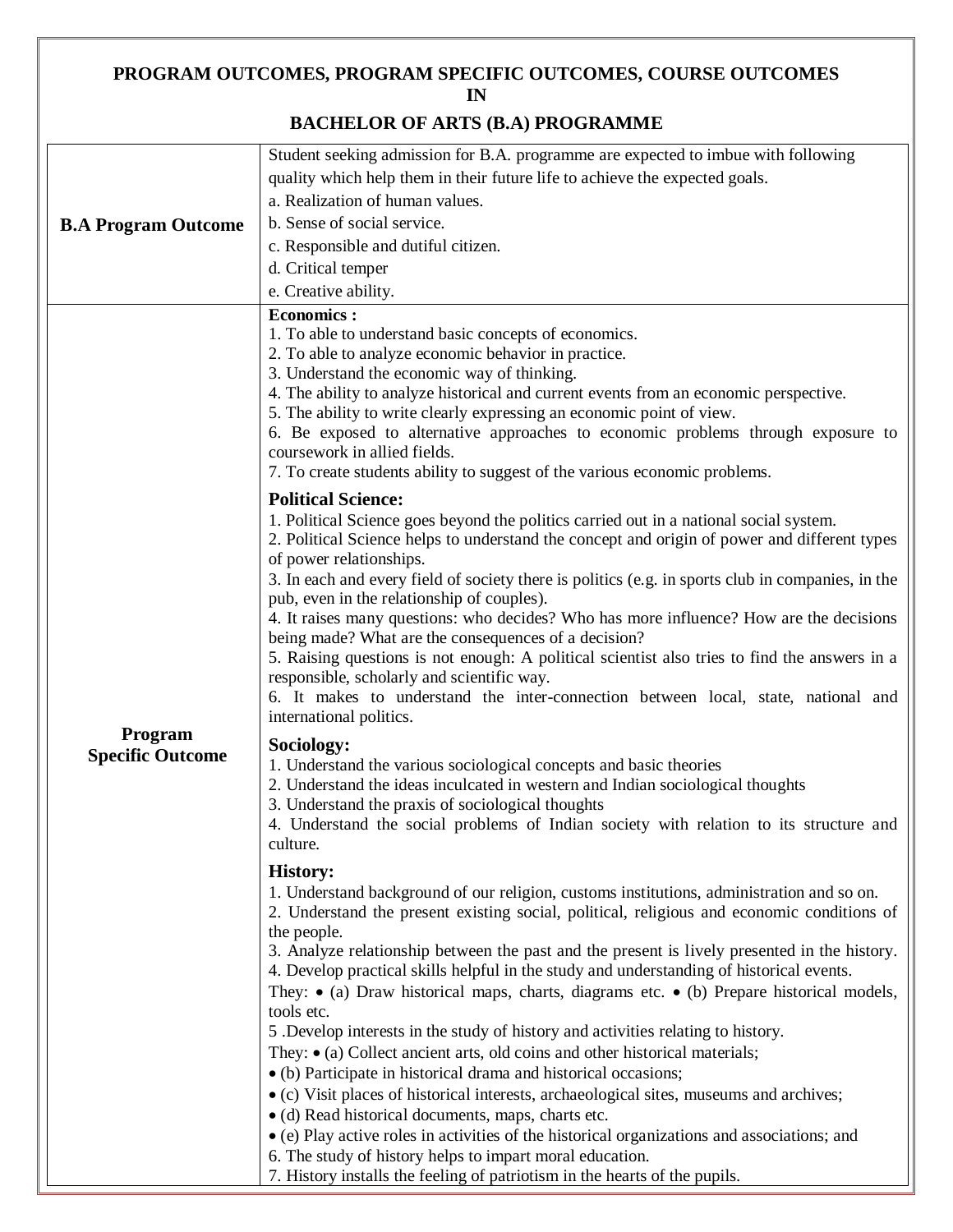| <b>Course: B.A</b>                            | <b>Course Outcomes</b>                                                                                                                                                                                                                                                                                                                                                                   |
|-----------------------------------------------|------------------------------------------------------------------------------------------------------------------------------------------------------------------------------------------------------------------------------------------------------------------------------------------------------------------------------------------------------------------------------------------|
| <b>Economics</b>                              | After completion of these courses students should be able to;                                                                                                                                                                                                                                                                                                                            |
| <b>B.A I Semester</b>                         | Micro Economic Theory: Introduction, Consumer Behavior and Demand, Theory of<br>Production and Supply, Product Pricing, Factor Pricing, Introduction to Welfare<br>Economics                                                                                                                                                                                                             |
| <b>B.A II Semester</b>                        | Macro Economic Theory: Introduction to Macro Economics, National Income<br>Accounting, Classical Theory of Income and Output Determination, Keynesian<br>Economics-I, Keynesian Economics-II, Business Cycles                                                                                                                                                                            |
| <b>B.A III Semester (Core)</b>                | Public Economics: Overview of Fiscal Functions, Tools of Normative Analysis,<br>Market Failure, Public Good, Club goods, Elementary Theories of Product and Factor<br>Taxation, Working of Monetary and Fiscal Policies in India, Current Issues of India's<br>Tax System, Analysis of Budget and Deficits, Fiscal Federalism in India, Finance<br>Commissions, State and Local Finances |
| <b>B.A III Semester (Generic</b><br>Elective) | <b>Indian Economy:</b> Introduction, Human Resource of India, Agriculture Sector in India,<br>Industrial Sector in India, Banking Trade and Public Finance, Planning and Economic<br>Reforms                                                                                                                                                                                             |
| <b>B.A IV Semester (Core)</b>                 | <b>Statistical Methods for Economics: Introduction and Overview, Elementary</b><br>Probability Theory, Random Variables and Probability Distributions, Random Sampling<br>and Jointly Distributed Random Variables, Sampling Principal Steps in a Sample<br>Survey, Point an dInterval Estimation                                                                                        |
| <b>B.A IV Semester (Generic</b><br>Elective)  | <b>Monetary Economics:</b> Introduction, Value of Money, Money and Capital Markets,<br>Banking, Central Bank, Monetary Policy                                                                                                                                                                                                                                                            |
| <b>B.A V Semester (SEC)</b>                   | Financial Economics : Deterministic Cash-Flow Streams Basic Theory of Interest,<br>Single-Period Random Cash Flows Random Asset Returns, Capital Asset Princing<br>Model (CAPM)                                                                                                                                                                                                          |
| <b>B.A V Semester (Core)</b>                  | Indian Economy - I: Introduction, Human Resource of India, Agriculture Sector,<br>Industrial Sector, Infrastructure, Industrial Labour                                                                                                                                                                                                                                                   |
| <b>B.A V Semester (DSE-A)</b>                 | Economic of Growth and Development : Introduction, The Classical Theories of<br>Growth, Neo-Classical Theories, Partial Theories of Economic Growth, Components of<br>Economic Development, Poverty and Income Inequalities                                                                                                                                                              |
| <b>B.A V Semester (DSE-B)</b>                 | <b>Economic Thought:</b> Classical Economic Thought, Karle Marx, Early Indian Economic<br>Thought, Mahatma Gandhi, Dr.B.R.Ambedkar, Amartyasen                                                                                                                                                                                                                                           |
| <b>B.A VI Semester (SEC)</b>                  | <b>Environmental Economics:</b> Introduction Key Environmental Issues and Problems, The<br>Design and Implementation of Environmental Policy Overview, Environmental<br>Valuation                                                                                                                                                                                                        |
| <b>B.A VI Semester (Core)</b>                 | Indian Economy - II : Banking Industry in India, India's Foreign Trade, Public<br>Finance-I, Public Finance-II, Planning and Economic Development, Economic Reforms                                                                                                                                                                                                                      |
| <b>B.A VI Semester (DSE-A)</b>                | Karnataka Economy: Introduction, Human Resources, Agriculture Development,<br>Industrial Development, Co-operative Movement in Karnataka, Regional Imbalances                                                                                                                                                                                                                            |
| <b>B.A VI Semester (DSE-B)</b>                | Rural Development : Introduction, Approaches to Rural Development in India, Issues<br>in Rural Development, Poverty Alleviation and Employment Generation Programmes,<br>Panchayat Raj Institutions and NGO's, Self Help Groups                                                                                                                                                          |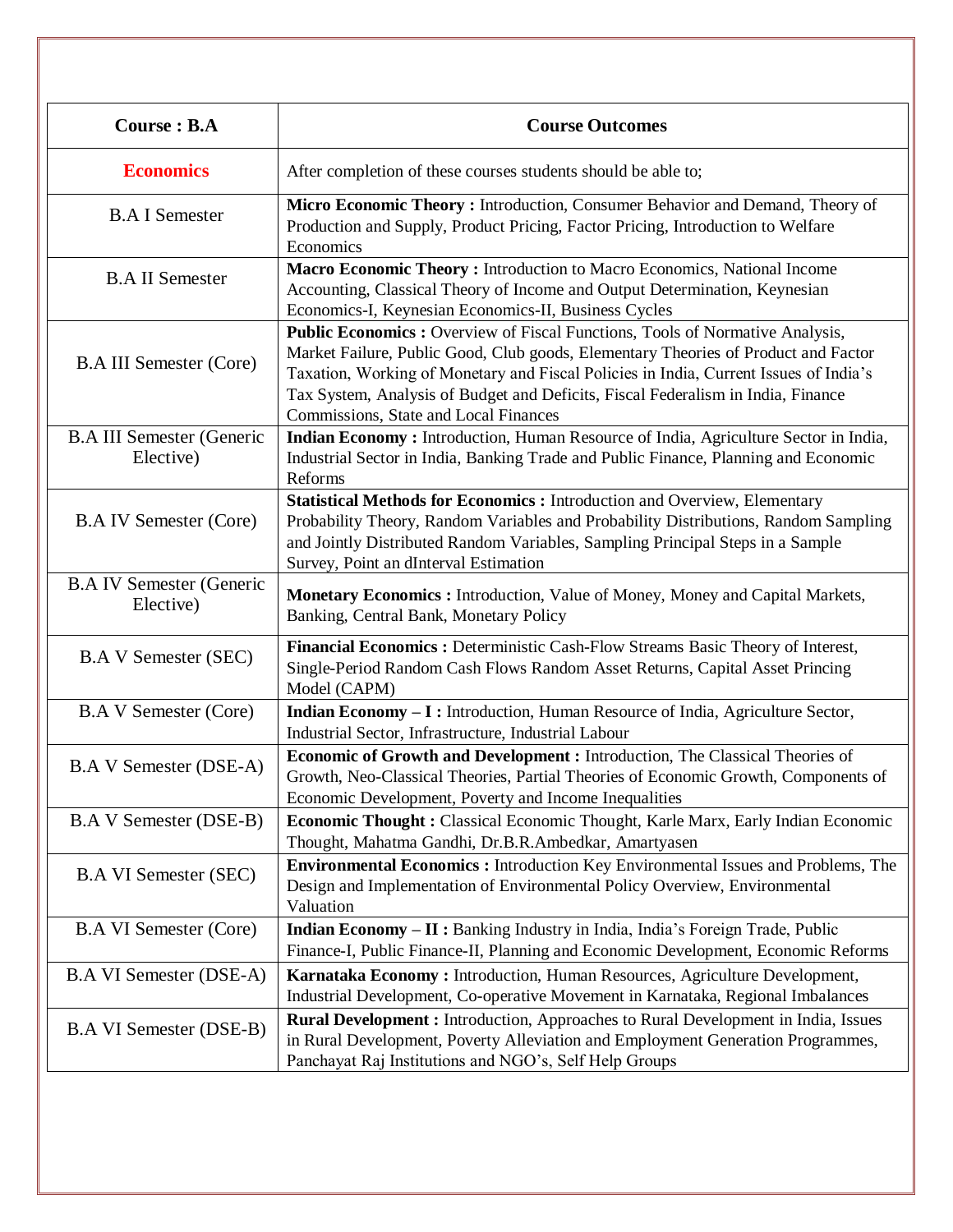| <b>Course: B.A</b>                               | <b>Course Outcomes</b>                                                                                                                                                                                                                                                                                                                                                                                                                                                                               |
|--------------------------------------------------|------------------------------------------------------------------------------------------------------------------------------------------------------------------------------------------------------------------------------------------------------------------------------------------------------------------------------------------------------------------------------------------------------------------------------------------------------------------------------------------------------|
| <b>Political Science</b>                         | After completion of these courses students should be able to;                                                                                                                                                                                                                                                                                                                                                                                                                                        |
| <b>B.A I Semester</b><br>$DSC - 1A$              | Introduction to Political Theory: Explanatory Frameworks of Politics, Approaches to<br>the Study of Politics, Concepts, Democracies, Sate, Debates in Political Theory                                                                                                                                                                                                                                                                                                                               |
| <b>B.A II Semester</b><br>$DSC - 1B$             | Indian Government and Politics : Approaches to Study of Indian Politics, Indian<br>Constitution, Institutional Functioning, Power Structure in India, Religion and Politics,<br><b>Social Movements</b>                                                                                                                                                                                                                                                                                              |
| <b>B.A II Semester</b>                           | <b>Indian Constitution :</b> Citizen and the Constitution, The Union and State Governments                                                                                                                                                                                                                                                                                                                                                                                                           |
| <b>B.A III Semester</b><br>$DSC - 1C$            | <b>Comparative Government and Politics : Understanding Comparative Politics,</b><br>Comparing Regimes, Classifications of Political Systems, Electoral Systems, Party<br>Systems, Contemporary Debates on the Nature of the State                                                                                                                                                                                                                                                                    |
| <b>B.A III Semester</b><br>Generic Elective $-I$ | Gandhian Political Thought: Gandhiji's way of Life, Role of Gandhi in Freedom<br>Struggle, Hind Swaraj, Concept of God, Truth and Non-Violence, Theory of State and<br>Satyagraha, Views on Ends and Means, Views on Caste and Untouchability                                                                                                                                                                                                                                                        |
| <b>B.A IV Semester</b><br>$DSC - 1D$             | <b>Introduction to International Relations:</b> Approaches to International Relations, Cold<br>War & Post-Cold War Era, India's Foreign Policy, International Organisations,<br><b>Structural Aspects, Contemporary Challenges</b>                                                                                                                                                                                                                                                                   |
| <b>B.A IV Semester</b><br>Generic Elective - II  | <b>Human Rights and Gender: Understanding Social Inequality, Human Rights, Gender</b>                                                                                                                                                                                                                                                                                                                                                                                                                |
| <b>B.A V Semester</b><br>$DSE - 1A$              | Themes in Comparative Political Theory: Distinctive Features of Indian Western<br>Political Theory, Aristotle on Citizenship and Classifications of Governments, Lock on<br>Rights, J.S Mill on Liberty, Marx and Bakunin on State, John Rawls- Theory of Justice,<br>Indian Political Thought, Kautilya on State and Sapthanga Theory, Tilak and Gandhi on<br>Hind Swaraj, Pandita Ramabai onPatriarchy, Dr.B.R.Ambedkar and Lohia on Social<br>Justice, Nehru and Jayaprakash Narayan on Democracy |
| <b>B.A V Semester</b><br>$DSE - 1B$              | <b>Indian Political Thought: Traditions of Ancient Indian Political Thought, Renaissance</b><br>Thought, Early Nationalism, Religious Nationalism, Democratic Egalitarianism                                                                                                                                                                                                                                                                                                                         |
| <b>B.A V Semester</b><br>$SEC - 1B$              | Legislative Support : Legislature, Supporting the Legislative Process, Supporting the<br>Legislative Committees, Reading the Budget Document                                                                                                                                                                                                                                                                                                                                                         |
| <b>B.A VI Semester</b><br>$DSE - 2A$             | <b>Administration and Public Policy:</b> Concepts and Theories: - Public Administration as<br>a discipline, Administrative Theories, Citizens and Administration Interface, From<br>Development Administration to New Public Management, Budget, Citizen and<br><b>Administration Interface</b>                                                                                                                                                                                                      |
| <b>B.A VI Semester</b><br>$DSE - 2B$             | Local Governments in India: Concept of Democratic Decentralization, Evolution of<br>Local Government, Constitutional Amendments, Rural Local Bodies, Urban Local<br>Bodies, Challenges to Local Governance                                                                                                                                                                                                                                                                                           |
| <b>B.A VI Semester</b><br>$SEC - 2.1$            | Public Opinion and Research Methodology : Introduction to Public Opinion, Research<br>Methodology, Techniques of Research Methodology, Quantitative Data Analysis and<br><b>Report Writing</b>                                                                                                                                                                                                                                                                                                       |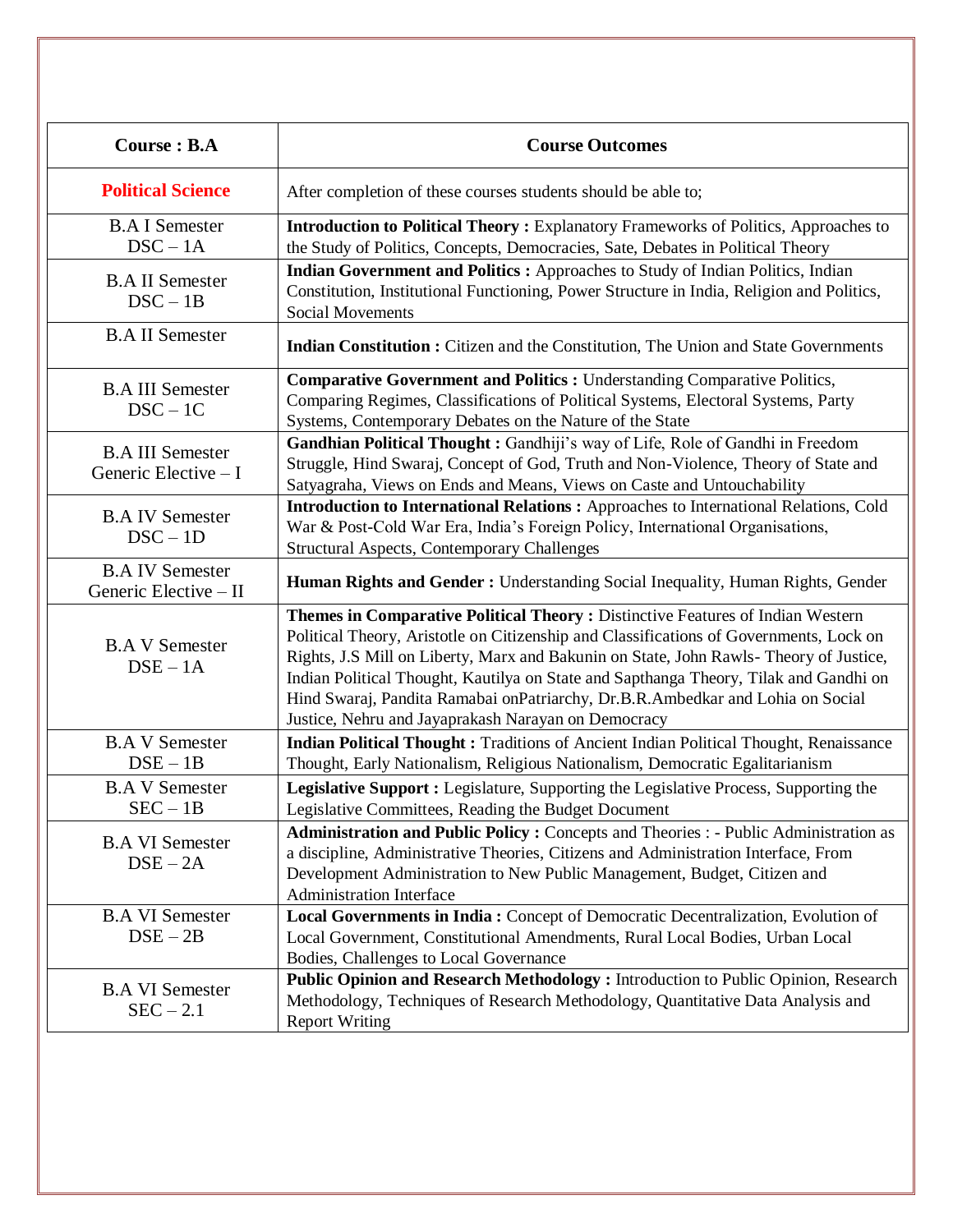| <b>Course: B.A</b>                    | <b>Course Outcomes</b>                                                                                                                                                                                                                        |
|---------------------------------------|-----------------------------------------------------------------------------------------------------------------------------------------------------------------------------------------------------------------------------------------------|
| <b>Sociology</b>                      | After completion of these courses students should be able to;                                                                                                                                                                                 |
| <b>B.A I Semester</b><br>$DSC - 1A$   | Introduction to Sociology: Introduction, Uses of Sociology, Basic Concepts of<br>Sociology, Individual and Society, Social Stratification and Mobility, Social Control and<br>Social Change                                                   |
| <b>B.A II Semester</b><br>$DSC - 1B$  | Foundations of Sociological Thought: The Emergence of Sociology, The Pioneers of<br>Sociology, School of Classical Theory, Schools of Sociological Theory, Sociological<br>Thought in India, Modern Sociological Thought                      |
| <b>B.A III Semester</b><br>$GE - 1$   | Crime and Society: Introduction, Sociological Perspectives, Changing Profile of Crime<br>and Criminals in Contemporary India                                                                                                                  |
| <b>B.A III Semester</b><br>$DSC - 1C$ | Social Research Methods: Introduction, Scientific Study of Social Phenomena,<br>Methods of Research, Types of Research, Source of Data Collection, Classification and<br>Presentation of Data                                                 |
| <b>B.A IV Semester</b><br>$GE - 2$    | Society in India : Introduction, Cultural and Ethnic Diversity, Basic Institutions of<br><b>Indian Society</b>                                                                                                                                |
| <b>B.A IV Semester</b><br>$DSC - 1D$  | <b>Indian Society Issues &amp; Problems:</b> Introduction, Familial Problems, Developmental<br>Issues, Social Disorganization, Violence against Women, Intolerance                                                                            |
| <b>B.A V Semester</b><br>$SEC - 1$    | Science, Technology and Society: Introduction Science and Technology, History of<br>Science in India, Technology and Social Change                                                                                                            |
| <b>B.A V Semester</b><br>$DSE-1$      | Population and Society: Introduction, Fundamental Concept of Population Science,<br>Theories of Population, Population Growth, Population Education, Population Policy of<br>India                                                            |
| <b>B.A V Semester</b><br>$DSE-2$      | Sociology of Health : Introduction, Indian Medicine System, Community Health in<br>India, Social Epidemiology in India, National Health Policy, Swacha Bharat Abhiyan                                                                         |
| <b>B.A VI Semester</b><br>$SEC-2$     | <b>Culture and Society in India: Society, Culture, Relationship between Culture and</b><br>Society                                                                                                                                            |
| <b>B.A VI Semester</b><br>$DSE-3$     | Social Welfare and Social Legislation : Introduction, Social Welfare Programmes,<br>Social Legislations, Legislations Initiated by State Legislative Bodies, Organizations<br>Promoting Social Welfare Programmes, New Approaches and Efforts |
| <b>B.A VI Semester</b><br>$DSE-4$     | Sociology of Social Movements : Social Movements, Religious Movements in India,<br>Peasant Movements in India, Backward Class Movements in India, Women's<br>Movements in India, Trade Union Movement in India                                |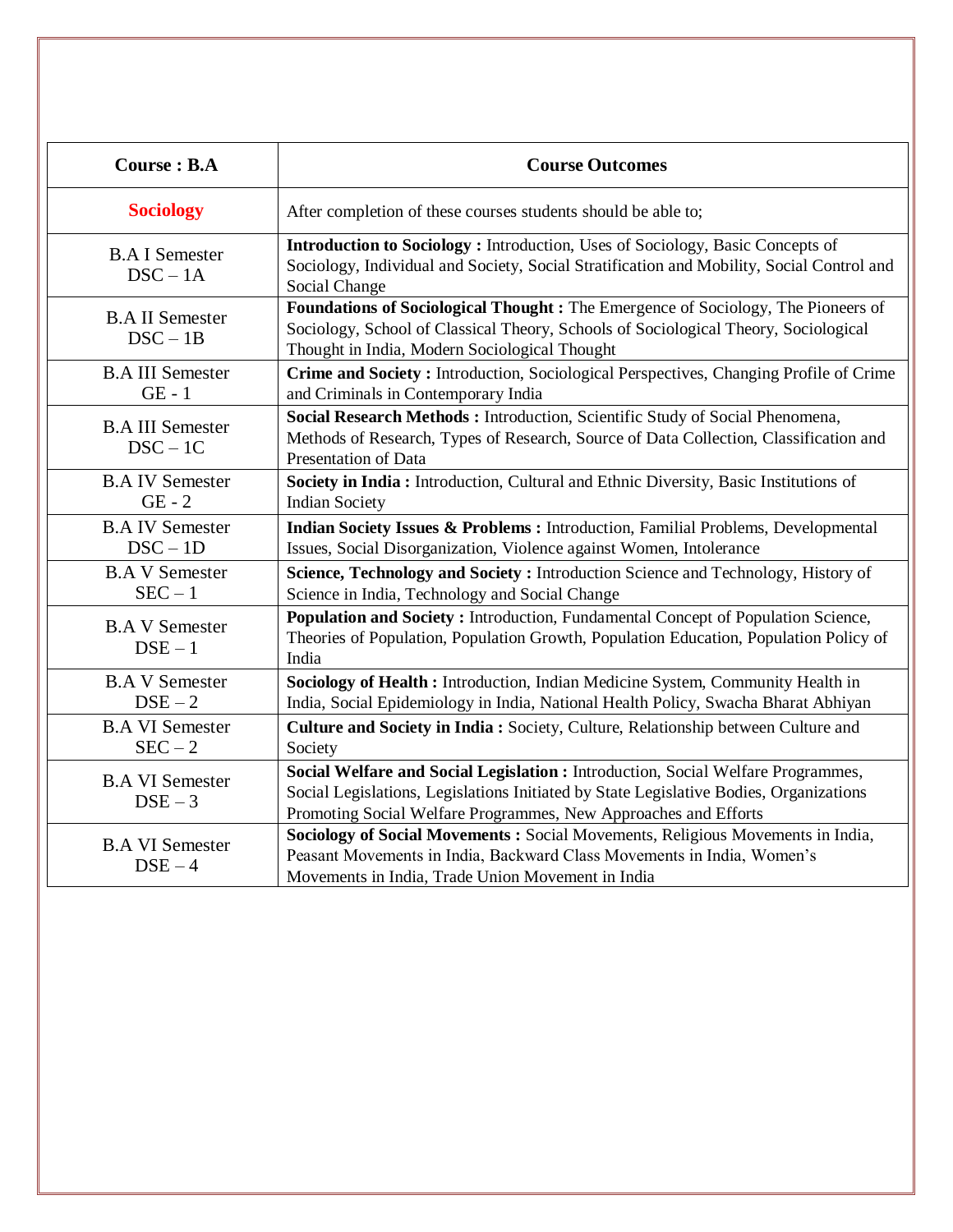| <b>Course: B.A</b>                    | <b>Course Outcomes</b>                                        |
|---------------------------------------|---------------------------------------------------------------|
| <b>History</b>                        | After completion of these courses students should be able to; |
| <b>B.A I Semester</b><br>$DSC - 1A$   | Ancient Indian History (From the Beginning to the Kushanas)   |
| <b>B.A II Semester</b><br>$DSC - 1B$  | Ancient Indian History (From the Guptas to the 1206 AD)       |
| <b>B.A III Semester</b><br>$GE - 1$   | Indian National Movement (From 1857nAD to 1947 AD)            |
| <b>B.A III Semester</b><br>$DSC - 1C$ | Medieval Indian History (1206 AD $-$ 1565 AD)                 |
| <b>B.A IV Semester</b><br>$GE - 2$    | Intellectual History of Modern India                          |
| <b>B.A IV Semester</b><br>$DSC - 1D$  | Medieval Indian History (From 1526 AD – 1707 AD)              |
| <b>B.A V Semester</b><br>$SEC - 1$    | Modern India (1707 AD to 1850 AD)                             |
| <b>B.A V Semester</b><br>$DSE - 1$    | History of Karnataka (From Beginning to 1336 AD)              |
| <b>B.A V Semester</b><br>$DSE-2$      | Modern European History (From 1789 – 1871 AD)                 |
| <b>B.A VI Semester</b><br>$SEC-2$     | Modern India (1850 – 1950)                                    |
| <b>B.A VI Semester</b><br>$DSE-3$     | History of Karnataka (Post Vijayanagar to 1956 AD)            |
| <b>B.A VI Semester</b><br>$DSE-4$     | Modern European History (1871 AD to 1990 AD)                  |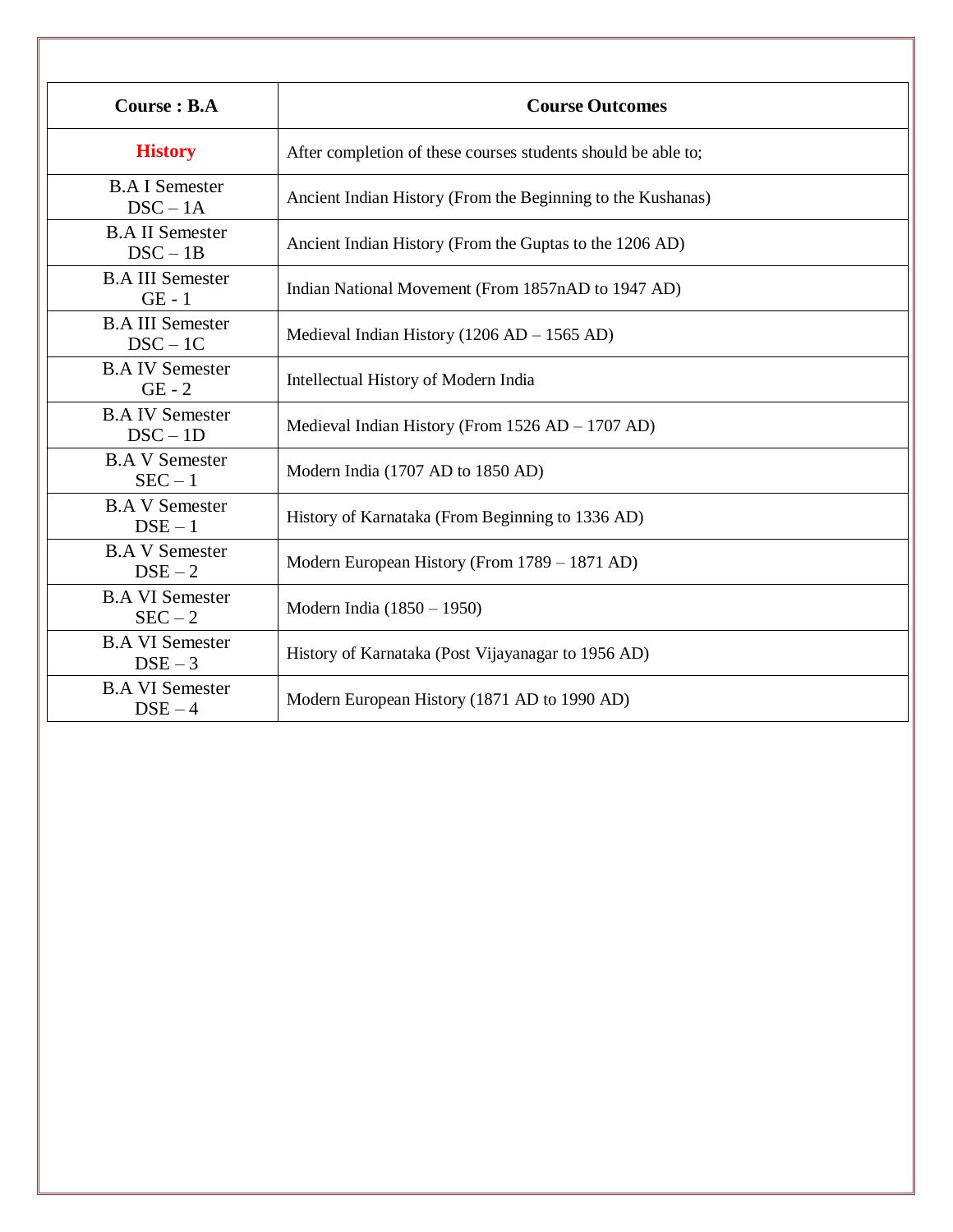| Course : B.A                         | <b>Course Outcomes</b>                                                             |
|--------------------------------------|------------------------------------------------------------------------------------|
| <b>Optional Kannada</b>              | After completion of these courses students should be able to;                      |
| <b>B.A</b> I Semester                | Halle Kannada Sahitya : Kannada Sahitya Charitray, Kavi-Kruti Visheshathe, Halle   |
| DSC.                                 | Kannada Sahitya Sangaraha                                                          |
| <b>B.A.II Semester</b>               | Nadu Kannada Sahitya: Nadu Kannada Sahitya Charitray, Kavi-Kruti Visheshathe,      |
| DSC                                  | Nadu Kannada Kavya, Nadu Kannada Sahitya Sangraha                                  |
| <b>B.A III Semester</b>              | Hosa Kannada Sahitya: Hosa Kannada Sahitya Charitray, Pragati Shilla, Hosa Kannada |
| DSC.                                 | Patya: Aayda Hosa Kannada Kathegallu                                               |
| <b>B.A IV Semester</b><br><b>DSC</b> | Kavyamimanse : Bharatiya Kavyamimanse, Pashchatya Kavyamimanse                     |
| <b>B.A V Semester</b><br><b>DSC</b>  | Halle Kannada Vyakarana : Shabdamannidharpanna Sangraha                            |
| <b>B.A VI Semester</b>               | Bhasha Vignayana Mathu chandhsastu: Bhasha Vignayana, Kannada Bhasha               |
| DSC.                                 | Vignayana, Chandhustu                                                              |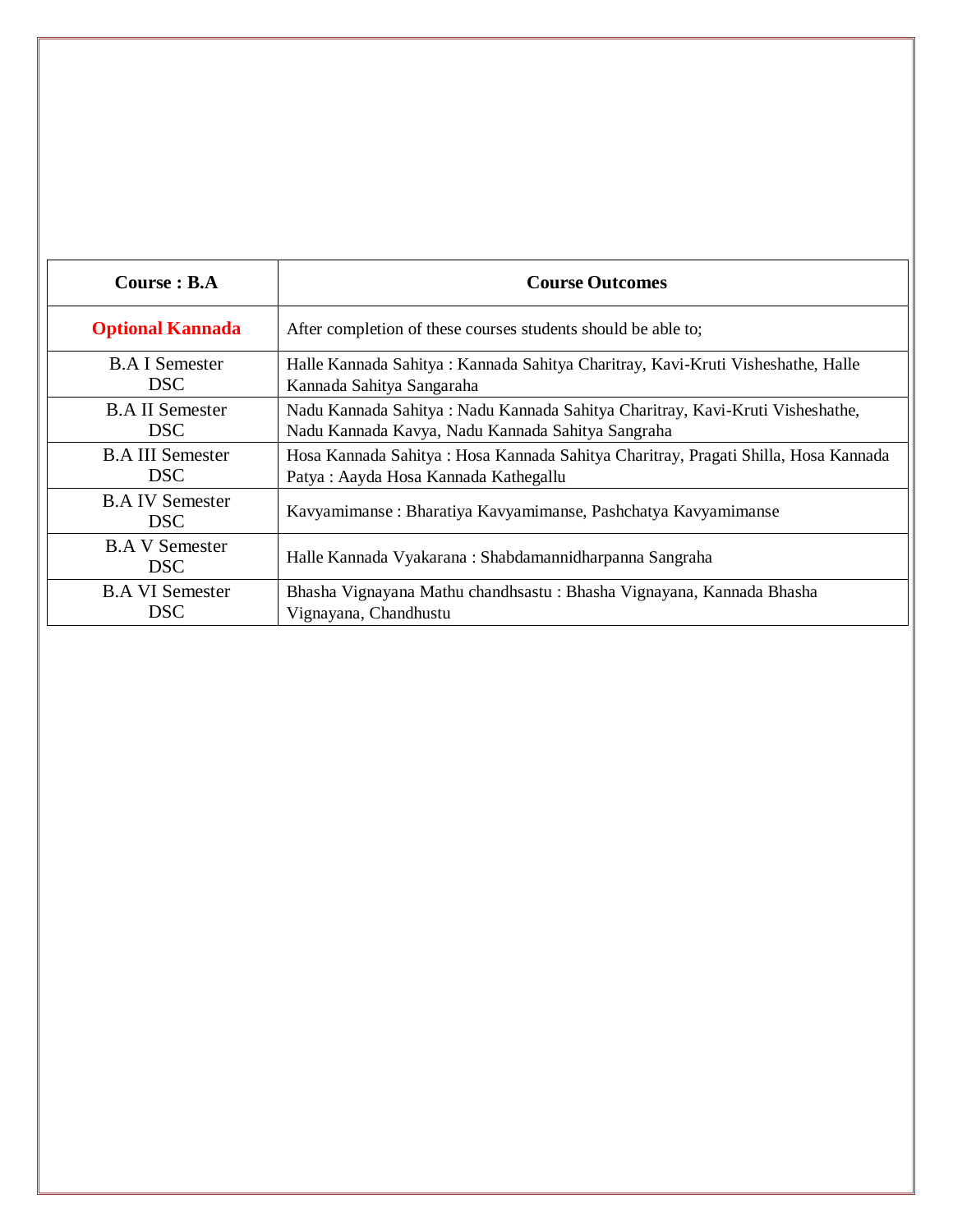#### **PROGRAM OUTCOMES, PROGRAM SPECIFIC OUTCOMES, COURSE OUTCOMES IN**

## **BACHELOR OF COMMERCE (B.COM) PROGRAMME**

| <b>Program Outcome</b>                      | The students will be ready for employment in areas like banking, accounting,<br>insurance, taxation and corporate law. Students will be ready to work in a<br>business environment. Students will gain knowledge in various disciplines of<br>commerce, accounting, business, marketing, economics, finance and auditing.                                                                                                               |
|---------------------------------------------|-----------------------------------------------------------------------------------------------------------------------------------------------------------------------------------------------------------------------------------------------------------------------------------------------------------------------------------------------------------------------------------------------------------------------------------------|
| Program<br><b>Specific Outcome</b>          | Students also acquire skills to work as tax consultant, audit assistant and other<br>financial supporting services.<br>Students have choices to continue the higher educational courses such as<br>M.COM, MBA, CA, CS, etc<br>Students are able to play roles of consultant, entrepreneur, and managers,<br>businessmen which will help to possess knowledge and other soft skills and to<br>react aptly with critical decision making. |
| <b>Course: B.Com</b>                        | <b>Course Outcomes</b>                                                                                                                                                                                                                                                                                                                                                                                                                  |
| <b>B.Com I Semester</b>                     | After completion of these courses students should be able to;                                                                                                                                                                                                                                                                                                                                                                           |
| Financial Accounting $-I$<br>$DSC - 1$      | Financial Accounting Systems & Principals, Preparation of Financial Statements<br>of Sole Trading Concern, Accounting for Consignment Transactions, Bank<br>Reconciliation Statement, Sale of Partnership to a Limited Company                                                                                                                                                                                                          |
|                                             |                                                                                                                                                                                                                                                                                                                                                                                                                                         |
| <b>Principles of Marketing</b><br>$DSC - 2$ | Introduction, Market Segmentation, Prduct, Price, Advertising and Publicity,<br><b>Recent Developments in Marketing</b>                                                                                                                                                                                                                                                                                                                 |

| <b>B.Com II Semester</b>        | After completion of these courses students should be able to;                    |
|---------------------------------|----------------------------------------------------------------------------------|
| Financial Accounting $-$ II     | Departmental Accounts, Branch Accounts, Royalty Accounts, Hire Purchase          |
| $DSC - 4$                       | Accounts, Dissolution of Partnership Firms                                       |
| <b>Principles of Management</b> | Meaning and definition of management, Evolution of management, Nature and        |
| $DSC - 5$                       | Importance of Planning, Organization Meaning, Direction and Supervision          |
| <b>Industrial Economics</b>     | Introduction, Industrial Policy of India, Industrial Finance, Industrial Labour, |
| $DSC - 6$                       | <b>Foreign Direct Investments</b>                                                |

| <b>B.Com III Semester</b>          | After completion of these courses students should be able to;                         |
|------------------------------------|---------------------------------------------------------------------------------------|
| <b>Quantitative Techniques for</b> | Introduction, Diagrams, Measure of Central Tendency<br>and Dispersion,                |
| Business - I                       | Probability, Mathematics of Finance                                                   |
| $SEC - I$                          |                                                                                       |
| Corporate Accounting - I           | Share Capital of Company, Underwriting of Shares and Debentures, Final                |
| $DSC - 7$                          | Accounts of Companies, Mergers and Acquisition of Companies, Internal                 |
|                                    | Reconstruction and Accounting for Intangible Assets                                   |
| <b>Human Resource</b>              | Human Resource Management, Human Resource Planning & Recruitment,                     |
| Management                         | Training and Development, Performance Appraisal and Job Analysis, Welfare             |
| $DSC - 8$                          | and Safety                                                                            |
| <b>Small Business Management</b>   | Concept, Entrepreneurship, Policy and Promotion, Project, Industries                  |
| $DSC - 9$                          |                                                                                       |
| <b>Disaster Management</b>         | Introduction<br>Disaster,<br>Disaster<br>Preparedness,<br>Disaster<br>Response,<br>to |
| $AECC - 3C$                        | Rehabilitation, Reconstruction and Recovery                                           |